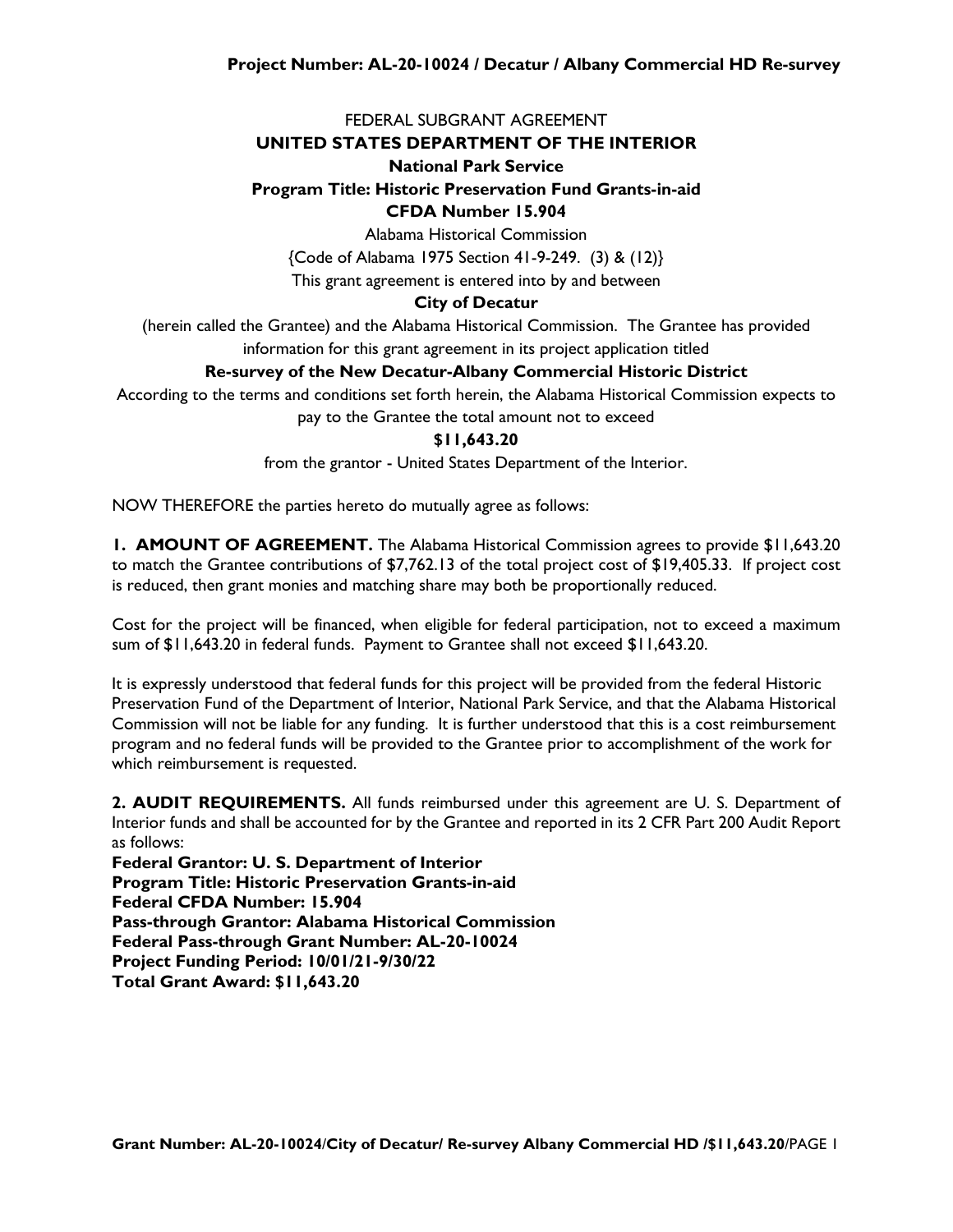The Grantee shall comply with the **2 CFR Part 200 Subpart F, Single Audit Act Amendments of 1996, (31 U.S.C. 7501-7507).** If a Federal Compliance Audit in accordance with 2 CFR Part 200, revised or applicable supplement, is performed for the Grantee, a copy of the audit report shall be provided to the Alabama Historical Commission by the Grantee, thirty days after its issuance, for the period which contains this grant agreement.

Delivery of the audit report shall be made directly to:

**Heather Thornell, Grants and Contracts Manager Alabama Historical Commission 468 South Perry Street Montgomery, Alabama 36130-0900 Heather.Thornell@ahc.alabama.gov Telephone (334) 230-2650**

If requested by The Alabama Historical Commission, the Grantee shall provide the following for each fiscal year which contains this grant: amount of federal funds received from all sources; schedule of federal programs administered; and, if material exceptions are noted in the Grantee's audit, a copy of the responses and corrective actions taken. In the case of a delay in completing the 2 CFR Part 200 single audit for each fiscal year, the Grantee shall provide a justification for not completing the audit in a timely manner.

**3. COST AND ACCOUNTING STANDARDS.** The financial activities of the Grantee will be consistent with the cost principles identified in **2 CFR 200 Subpart E**, which includes all financial transactions and financial records involving federal grant funds.

The Grantee shall comply with the **Historic Preservation Fund Grants Manual**, as revised, and as applicable, subject to the restrictions of this grant agreement. The manual can be found at: [http://www.nps.gov/preservation-grants/manual/HPF\\_Manual.pdf](http://www.nps.gov/preservation-grants/manual/HPF_Manual.pdf)

Frequently cited chapters are included in the **Federal Subrecipient Management Guidelines**. The Grantee shall comply with the **Federal Subrecipient Management Guidelines**, as revised, written by the Alabama Historical Commission for pass-through subrecipients under the United States Department of the Interior, National Park Service, Program Title: Historic Preservation Fund Grants-inaid, CFDA Number 15.904. The Grantee shall comply with applicable federal, state, and local government wide regulations governing the use of these funds.

**4. ACCESS TO RECORDS.** The Director of the Alabama Historical Commission, the Chief Examiner of Public Accounts, or any of their duly authorized representatives shall have access to any pertinent books, documents, papers, and records of the Grantee for the purpose of making audits, financial reviews, examinations, excerpts and transcripts.

**5. RETENTION AND ACCESS REQUIREMENTS FOR RECORDS.** All Recipient financial and programmatic records, supporting documents, statistical records, and other grants-related projects shall be maintained and available for access in accordance with 2 CFR Part 200.333 – 200.337 and the Historic Preservation Fund Grants Manual.

Financial records, supporting documents, statistical records, and all other records pertinent to a grant must be retained by the Grantee for a period of 3 years or until an acceptable audit has been performed and all claims and audit findings involving the records have been resolved. The 3-year retention period

**Grant Number: AL-20-10024**/**City of Decatur/ Re-survey Albany Commercial HD /\$11,643.20**/PAGE 2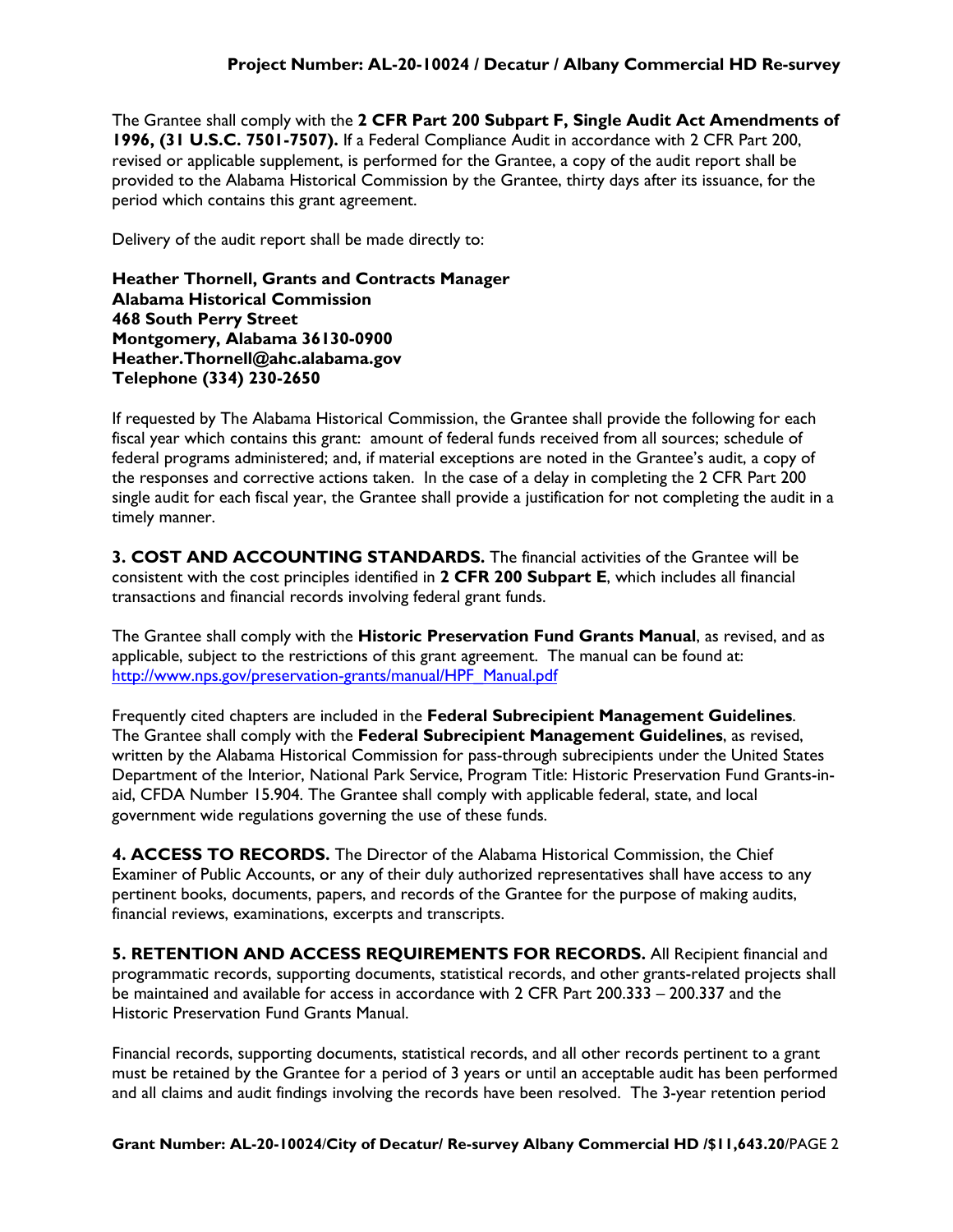starts from the date of the submission of the final expenditure report. If any litigation, claim, or audit is started before the expiration of the 3-year period, the records must be retained until all litigations, claims, or audit findings involving the records have been resolved. Records for nonexpendable property acquired with Federal funds must be retained for 3 years after the final disposition of the property.

**6. NOT TO CONSTITUTE A DEBT TO THE STATE.** It is agreed that the terms and commitments contained herein shall not be constituted as a debt of the State of Alabama in violation of Article 11, Section 213 of the Constitution of Alabama, 1901, as amended by Amendment No. 26. It is further agreed that if any provision of this Grant Agreement shall contravene any statute or constitutional provision or amendment, either now in effect or which may, during the course of this Grant Agreement, be enacted, then that conflicting provision in the Grant Agreement shall be deemed null and void. The Grantee sole remedy for the settlement of any and all disputes arising under the terms of the Grant Agreement shall be limited to the filing of a claim with the Board of Adjustment for the State of Alabama.

**7. CONFLICT OF INTEREST.** The Grantee, by their signature, certifies that to the best of their knowledge and belief no conflicts of interest(s) existed or now exist which have, may have, or have had an effect on the grant award. Conflict is defined in 2 CFR Part 200 Subpart B.

**8. LOBBYING.** The Grantee shall conform to the text of 18 U.S.C. 1913 and no contract will be processed which does not include the text of 18 U.S.C. 1913 as set forth in the following paragraph. "The Contractor shall be responsible to see that no part of this money appropriated by any enactment of Congress shall, in the absence of express authorization by Congress, be used directly or indirectly to pay for any personal service, advertisement, telegram, telephone, letter, printed or written matter, or other device, intended or designed to influence in any manner a Member of Congress, to favor or oppose, by vote or otherwise, any legislation or appropriation by Congress, whether before or after the introduction of any bill or resolution proposing such legislation or appropriation; but this shall not prevent officers or employees of the United States or its Department or agencies from communicating to Members of Congress on the request of any Member or to Congress, through the proper official channels, requests for legislation or appropriations which they deem necessary for the efficient conduct of the public business."

**9. PUBLIC INFORMATION AND ENDORSEMENTS.** The Grantee and/or consultant must include acknowledgement of grant support from the Historic Preservation Fund of the National Park Service, Department of Interior, and a nondiscrimination statement in all publications and videos assisted with grant monies and/or concerning NPS grant-supported activities. At least two digital copies of any publications or video concerning NPS grant-assisted activities, or published with NPS grant assistance, must be furnished to the NPS Grant Awarding Official or Alabama Historical Commission within 30 calendar days of publication. All publications, audio, and video must contain the following disclaimer and acknowledgement of NPS support: "Partially funded by the Historic Preservation Fund, National Park Service, Department of Interior. Any opinions, findings, and conclusions or recommendations expressed in this material do not necessarily reflect the views of the Department of Interior." All consultants hired by the Grantee must be informed of this requirement. The National Park Service shall have a royaltyfree right to republish any published material generated by this grant. Use of an allowable NPS logo with prior permission is permissible.

**10. POLITICAL ACTIVITY.** The Grantee will comply with the Hatch Act (5 U.S.C. 1501-1508 and 7324-7328 et seq.) regarding political activity by public employees or those paid in whole or in part with federal funds. None of the funds, materials, property, or services contributed by the Grantee or the Alabama Historical Commission under this Grant Agreement shall be used for any partisan political

**Grant Number: AL-20-10024**/**City of Decatur/ Re-survey Albany Commercial HD /\$11,643.20**/PAGE 3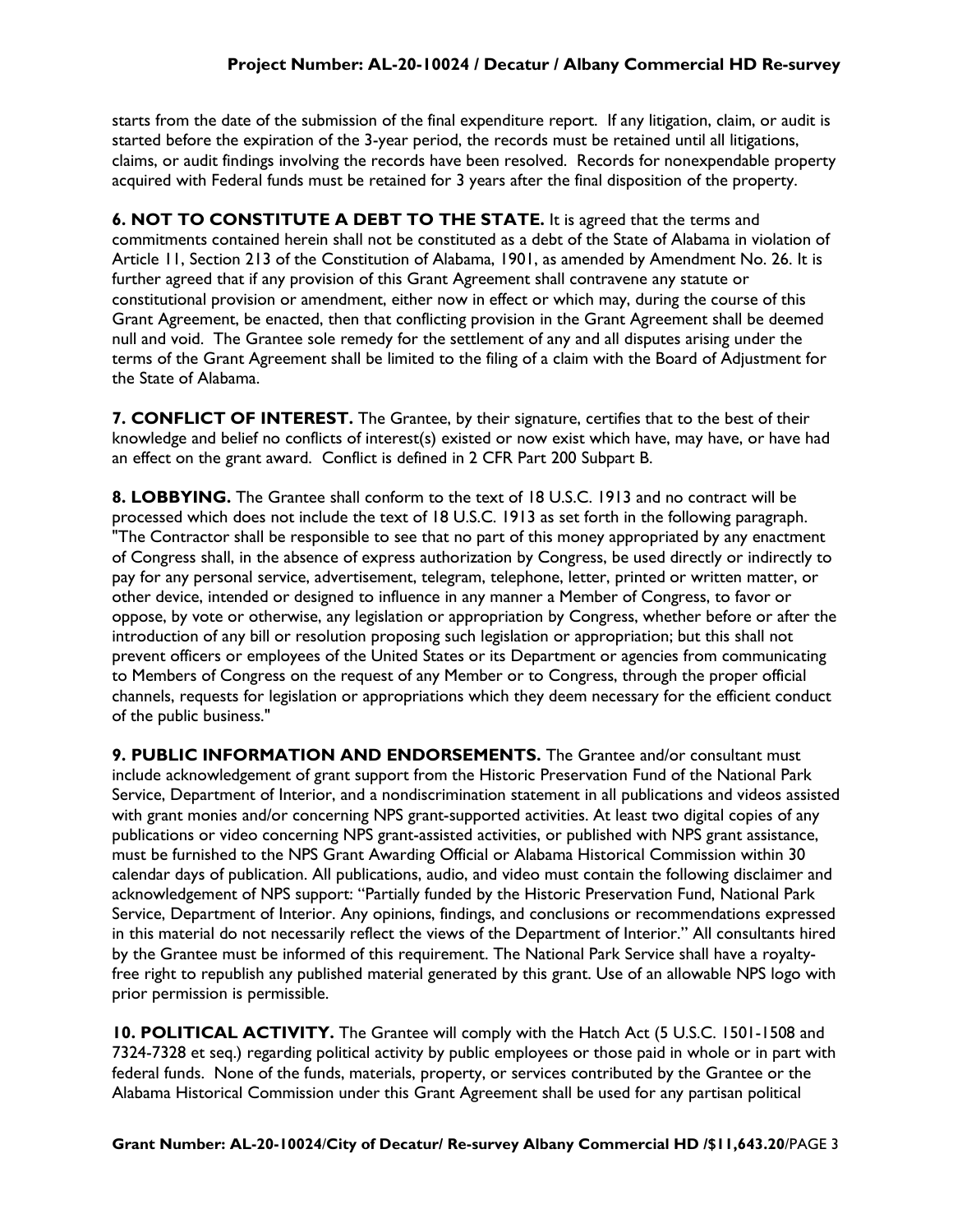activity or to further the election or defeat of any candidate in public office.

**11. DISCRIMINATION.** The Grantee will comply with Title VI, Section 504, and Americans with Disabilities Act and will abide by and incorporate the following requirements in all contracts; if any, for services covered by this contract:

"In the carrying out of the contract work, the Contractor will not discriminate against any employee or applicant for employment because of race, creed, color, sex, age, national origin, or handicap. The Contractor will take affirmative action to ensure that applicants are employed, and that employees are treated during employment without regard to their race, creed, color, sex, age, national origin, or handicap. Such action shall include, but not be limited to, the following: employment, upgrading, demotion, or transfer; recruitment advertising, layoff, or termination; rates of pay or other forms of compensation; and selection for training, including apprenticeship. The Contractor agrees to post in conspicuous places, available to employees and applicants for employment, notice to be provided by the Government setting forth the provisions of this nondiscrimination clause. The Contractor will, in all solicitations or advertisements for employees placed by or on behalf of the Contractor state that all qualified applicants will receive consideration for employment without regard to race, creed, color, sex, age, national origin, or handicap."

**12. DISPUTE RESOLUTION.** In the event of any dispute between the parties, senior officials of both parties shall meet and engage in a good faith attempt to resolve the dispute. Should that effort fail and the dispute involves the payment of money, a party's sole remedy is the filing of a claim with the Board of Adjustment of the State of Alabama.

For any and all other disputes arising under the terms of this contract which are not resolved by negotiation, the parties agree to utilize appropriate forms of non-binding alternative dispute resolution including, but not limited to, mediation. Such dispute resolution shall occur in Montgomery, Alabama, utilizing where appropriate, mediators maintained by the Center For Dispute Resolution of the Alabama State Bar.

**13. DURATION OF AGREEMENT.** This grant agreement shall become effective July 9, 2021, and shall expire September 30, 2022. All expenditures of Grant and Matching Share must be incurred within the time period of this grant agreement. Obligations outstanding as of the official grant agreement termination date should be liquidated within 15 days thereafter.

14. **GRANT MANAGEMENT.** The Alabama Historical Commission contact person for standards of work such as compliance with the Secretary of Interior's Standards and acceptable workmanship under this grant agreement is:

Paige Thomas Alabama Historical Commission 468 South Perry Street Montgomery, Alabama 36130-0900 (334) 230-2643 Paige.Thomas@ahc.alabama.gov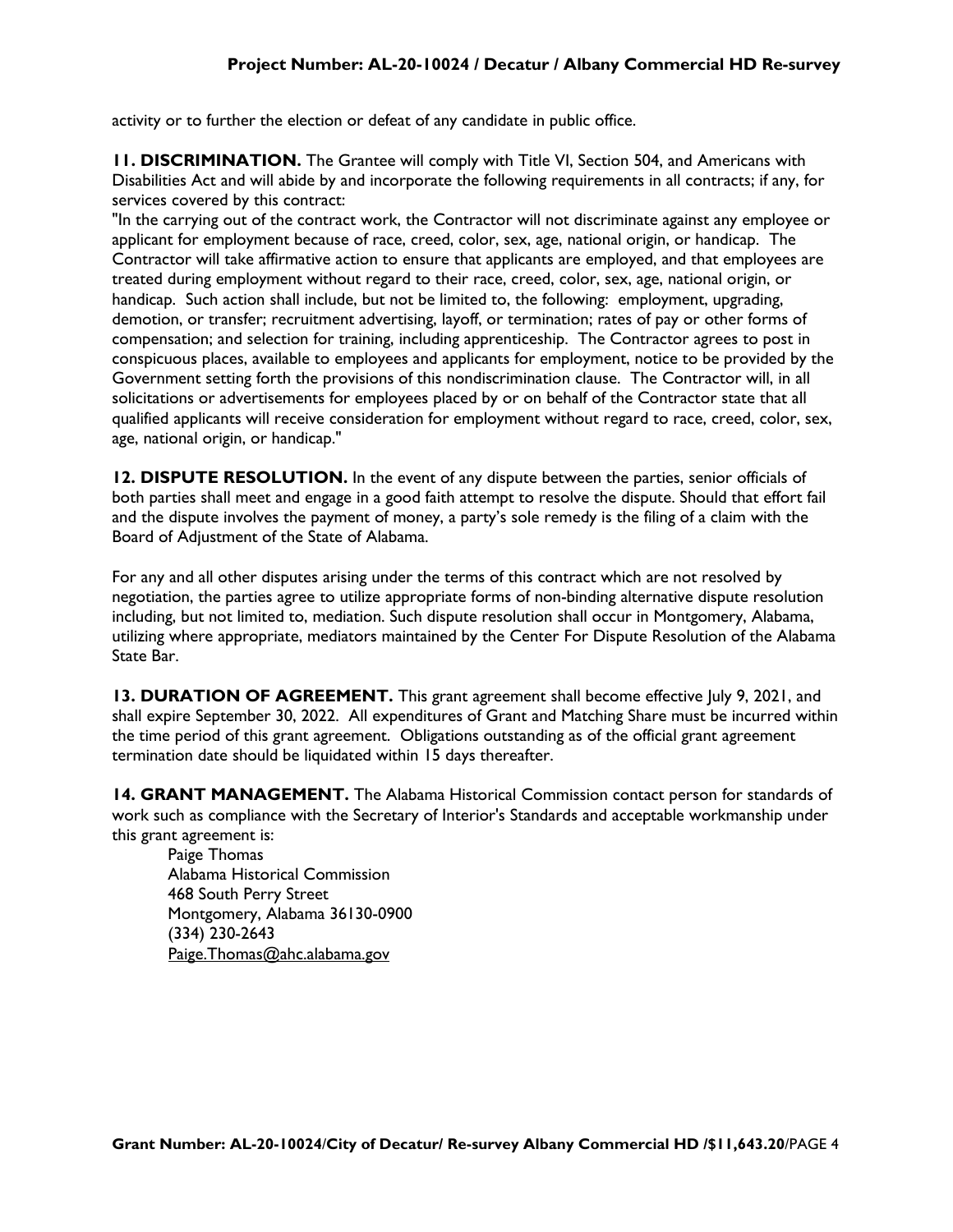The Alabama Historical Commission contact person for contract, financial and accounting compliance under this grant agreement is:

Heather Thornell, Grants and Contracts Manager Alabama Historical Commission 468 South Perry Street Montgomery, Alabama 36130 0900 [Heather.Thornell@ahc.alabama.gov](mailto:Heather.Thornell@ahc.alabama.gov) Telephone (334) 230-2650

The grantee contact person for plan and execution of work under this grant agreement is:

Caroline Swope 402 Lee Street Decatur, AL 35601 256-476-7520 [cswope@decatur-al.gov](mailto:cswope@decatur-al.gov)

The project director for work under this grant agreement is:

Caroline Swope 402 Lee Street Decatur, AL 35601 256-476-7520 [cswope@decatur-al.gov](mailto:cswope@decatur-al.gov)

The grantee contact person for contract, financial and accounting compliance under this grant agreement is:

Caroline Swope 402 Lee Street Decatur, AL 35601 256-476-7520 [cswope@decatur-al.gov](mailto:cswope@decatur-al.gov)

For financial documentation, accountant for the applicant: Director of Finance 401 Lee Street Decatur, AL 35602 256-341-4561 [jandrzejewski@decatur-al.gov](mailto:jandrzejewski@decatur-al.gov)

**15. PERFORMANCE OF THE WORK.** Project work is scheduled to begin immediately and to be completed prior to 09/30/2022. Prior approval of work planned and accomplished, progress reports, delivery of products must be on schedule when receiving reimbursement of grant funds.

**16. ADMINISTRATION OF THE GRANT.** The federal fiscal year is from October 1st to September 30<sup>th</sup>. All costs incurred under this agreement must be reported for each federal fiscal year no later than October 15th of the succeeding fiscal year. Costs not reported in a timely manner are subject to disallowance and may not be reimbursed to Grantee.

The Grantee will not solicit competitive sealed bids until each request for price quotes; bid package (plans, specifications, estimates, invitation for sealed bids, etc.) is approved by the Alabama Historical Commission contact person for contract, financial and accounting compliance. Two or more responsible suppliers must be willing and able to compete effectively for the grantee's business.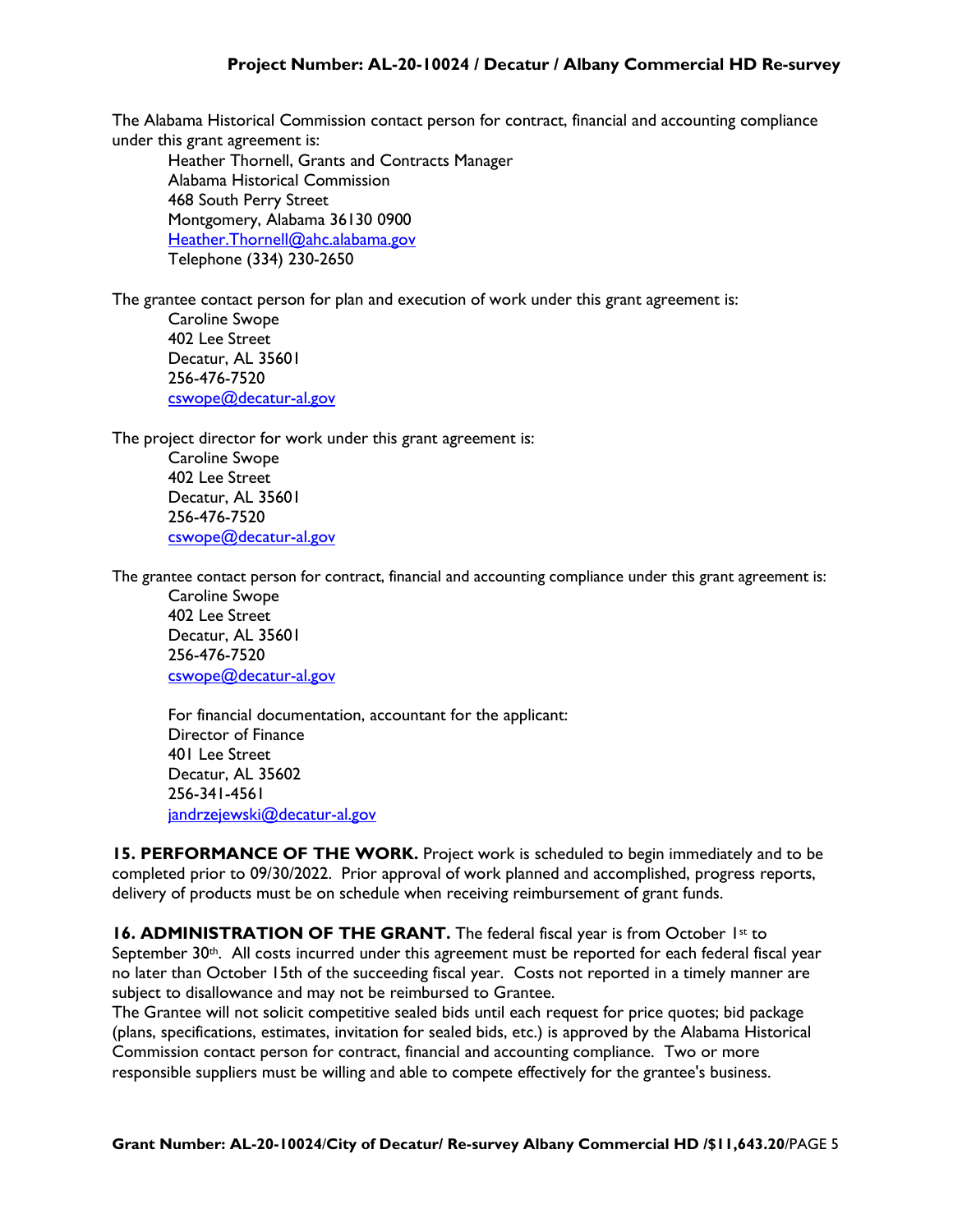The Grantee will not solicit proposals for professional services until each request for proposals (RFP) is approved by the Alabama Historical Commission contact person for contract, financial and accounting compliance. Proposals are to be requested from a number of sources and may only be used if conditions are not appropriate for the use of competitive sealed bids. Two or more responsible professionals should be willing and able to compete effectively for the grantee's business.

The grantee shall have its contractual agreements reviewed by the Alabama Historical Commission for compliance with this grant agreement. The Grantee will not award the contract or work until it has received approval from the Alabama Historical Commission contact person for contract, financial and accounting compliance.

The Grantee's in-state and out-of-state travel reimbursements are limited to the rates and amounts prescribed in the State of Alabama's Comptroller Manual. The State Comptroller Manual can be viewed in its entirety at the following website: <http://comptroller.alabama.gov/Docs/FPPM%2010-2011.pdf>

## **17. SCOPE OF WORK/WORK TO BE PERFORMED**

The Grantee shall carry out this agreement in the manner and to the full extent as set forth in the Grantee's Application to the Alabama Historical Commission, or as subsequently modified in this grant agreement.

Funds are awarded to hire a Consultant to Survey the New Decatur-Albany Commercial Historic District.

This survey has three purposes:

- To resurvey buildings and update the inventory in the original boundaries
- To determine if the Period of Significance should be expanded
- To survey adjacent streets (and follow the actual boundaries of the commercial district) and evaluate if expansion is recommended.
- Estimated number of resources to be surveyed: 160

The Grantee shall, in a satisfactory manner as determined by the Alabama Historical Commission, perform activities of the National Historic Preservation Act of 1966, as amended, in accordance with regulations promulgated by the National Park Service. The survey shall follow the standards set forth in the AHC's Survey Guidelines found here:

[https://ahc.alabama.gov/architecturalprogramsPDFs/AHC\\_Architectural\\_Survey\\_Guidelines\\_2021.pdf.](https://ahc.alabama.gov/architecturalprogramsPDFs/AHC_Architectural_Survey_Guidelines_2021.pdf)

In addition, the City shall also complete the following by the date(s) below:

July 9, 2021 – September 30, 2021 The City shall send out a request for proposals to resurvey the district. City must get RFP approval from AHC before posting. September 30, 2021 HPC selects the consultant and completes contractual agreement. City must get contract approval from AHC prior to completing the contractual agreement. October 1, 2021 - October 29, 2021 City meets with the consultant, shares maps and other data, and conducts site visit with the consultant to examine the district.

The Grantee agrees that all work done under this agreement shall satisfy general requirements of the Alabama Historical Commission and the U. S. Department of the Interior. All project work will be carried out in conformance with the Secretary of the Interior's Standards for Archaeology and Historic Preservation. Work will be performed in accordance with the Secretary of the Interior's "Standards and Guidelines for Planning, Identification, Evaluation and Registration."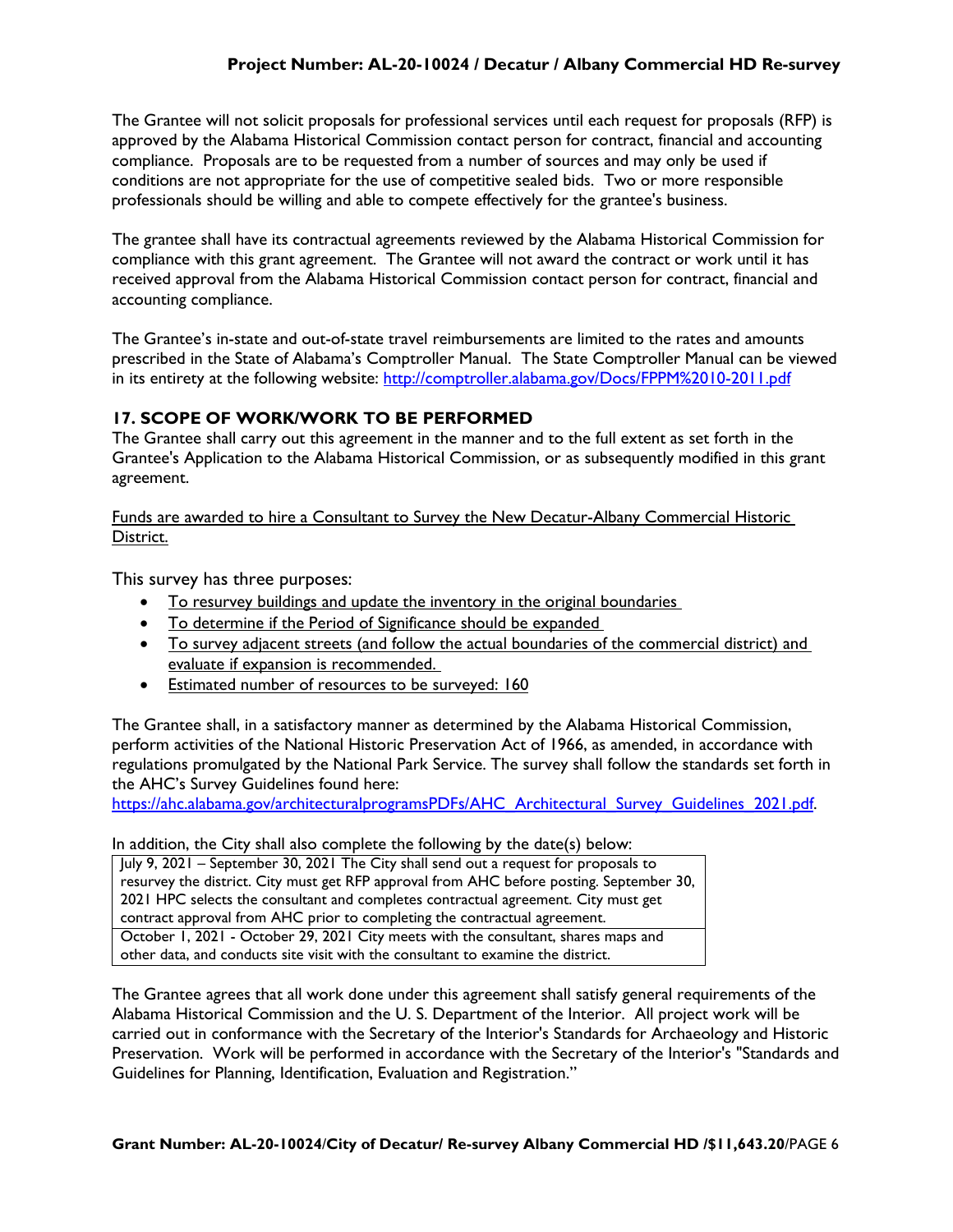# **18. INTERIM PERFORMANCE SCHEDULE, PROGRESS REPORTS, FINAL PRODUCTS**

**AND REPORT.** Monitoring and verification of work completed by Responsible Alabama Historical Commission staff member named above is necessary before payment of grant share of expenses can be made. During the project, Grantee shall submit the following for approval and/or verification to the Alabama Historical Commission by the dates indicated below. Failure by the Grantee to meet this Performance Schedule is reasonable cause for termination of this grant agreement by the Alabama Historical Commission. Amount of Grant Share Requested for Payment should not exceed the Payment Amount indicated below.

## TIME PRODUCT ESTIMATED PAYMENT SCHEDULE

|                                                                                               | <b>Estimated</b> |
|-----------------------------------------------------------------------------------------------|------------------|
| Performance Progress Reports and Estimated Payment for each Completed Step                    | Payment          |
| November 1, 2021 - January 1, 2022 - The consultant shall conduct a preliminary site          |                  |
| assessment and prepare a consultation meeting with the City and the Alabama Historical        |                  |
| Commission (AHC). The consultant will also be required to hold a public meeting to            |                  |
| educate and inform members of the Albany Commercial Historic District about the               |                  |
| proposed survey process, timeline, and requirements.                                          | \$2,910.80       |
| February 1, 2022 - April 29, 2022 - The consultant will carry out a re-survey of the Albany   |                  |
| Commercial Historic District. The survey should include detailed photographs of the           |                  |
| survey area, preparation of survey forms, development of a historical background,             |                  |
| architectural descriptions for survey report, and any necessary mapping. Initial findings and |                  |
| a preliminary report should be presented to the City and the AHC.                             | \$2910.80        |
| May 2, 2022 - July 31, 2022 - The consultant submits a complete final survey report           |                  |
| outlining the findings of the survey and denoting the eligibility of the neighborhood to the  |                  |
| National Register of Historic Places (NRHP). The final report should include information      |                  |
| gathered during the field survey and should be submitted to the City and the AHC for final    |                  |
| review and approval.                                                                          | \$2,910.80       |
| August 1, 2022 - August 31, 2022 - The consultant shall hold a summative public meeting       |                  |
| to present the final findings of the survey. The consultant will also be required to hold a   |                  |
| final consultation meeting with the AHC, as well as submit a final draft of the survey        |                  |
| report, forms, maps, and other supporting material to the AHC and the City.                   | \$2,910.80       |
| TOTAL GRANT SHARE PAYMENT                                                                     | \$11,643.20      |

Acceptance of work -- The Grantee's professional consultant shall not invoice for his or her work for step 1 above until the Alabama Historical Commission contact person for standards of work accepts the product of the consultant. This is done so that an invoice can be reimbursed for the same fiscal year that reimbursement is approved by the Alabama Historical Commission.

#### Survey and Registration Project Budgets:

*36 CFR 60.6. "The list of owners shall be obtained from either official land recordation records or tax records . . . within 90 days prior to the notification of intent to nominate . . . . The State is responsible for notifying only those owners whose names appear on the list consulted. Where there is more than one owner on the list, each separate owner shall be notified."*

A statement must be provided to document who obtained property owner addresses to meet National Register property owner notification requirements, date information was obtained and where information was obtained.

In addition, the city will provide a public notice in a newspaper with a wide circulation in the local area to notify local property owners of the pending nomination and again when the listing is made final by the National Park Service. The city will post a notice on their city website on the pending nomination and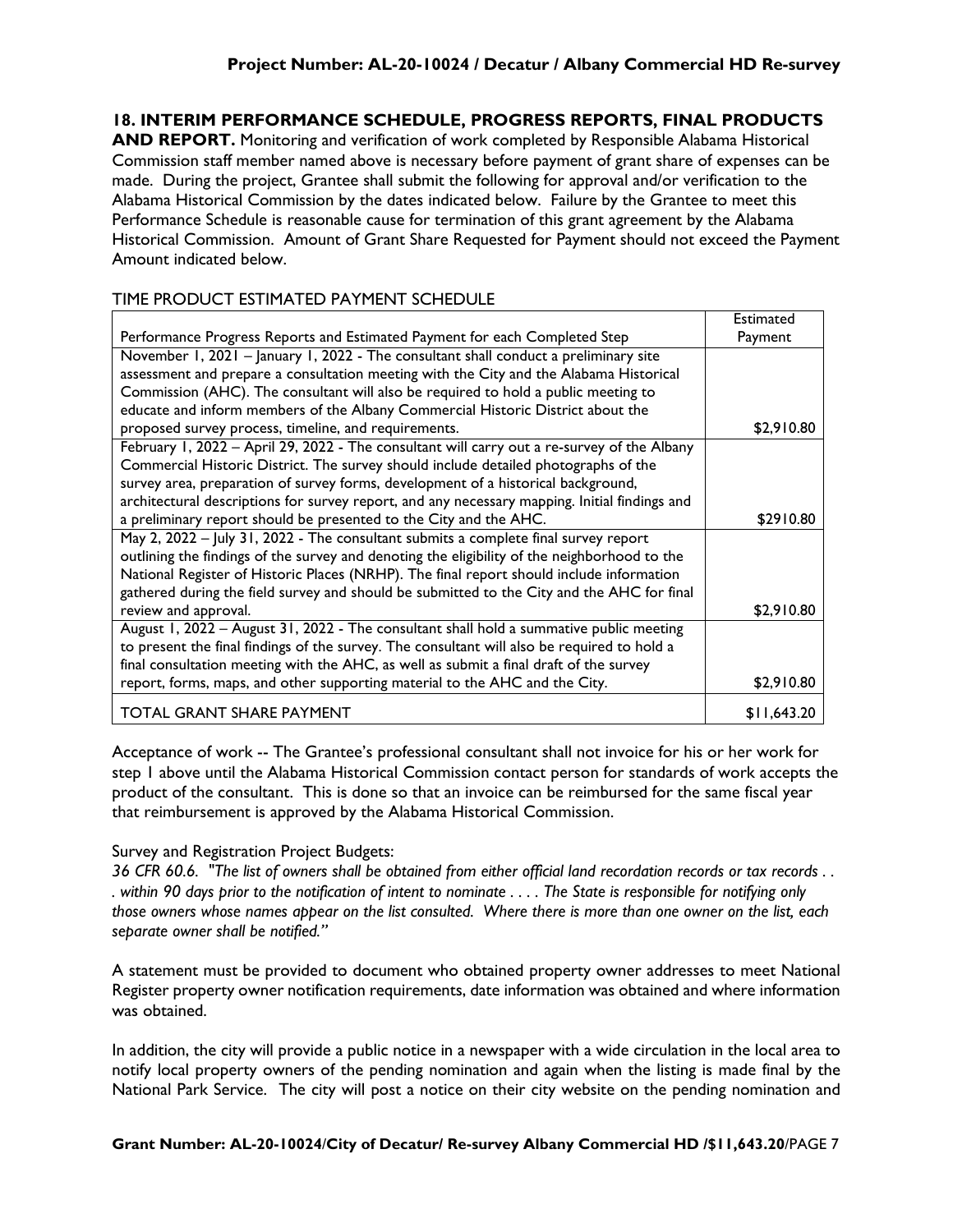again when the listing is made final by the National Park Service.

In the case where the schedule of work is not met by the Grantee and/or the Alabama Historical Commission is not able to accept the work of the consultant according to this grant agreement, payment to the Grantee will be forfeited.

#### WHEN TO SEND GRANTEE COST REPORT

The Grantee Cost Report must be submitted according to the schedule below for each expense period by the due dates specified.

| <b>GRANTEE COST REPORT</b>        |                  |
|-----------------------------------|------------------|
| EXPENSE PERIOD                    | DUE FROM GRANTEE |
| July 1, 2021 – September 30, 2021 | October 15, 2021 |

All costs incurred between July 9, 2021 and September 30, 2021 - not reported by October 15, 2021, are subject to disallowance and may not be reimbursed to Grantee.

| October 1, 2021 - December 31, 2021 | January 15, 2022 |
|-------------------------------------|------------------|
| January 1, 2022 – March 31, 2022    | April 15, 2022   |
| April 1, 2022 - June 30, 2022       | July 15, 2022    |
| July 1, 2022 – September 30, 2022   | October 15, 2022 |

All costs incurred between October 1, 2021 and September 30, 2022 - not reported by October 15, 2022, are subject to disallowance and may not be reimbursed to Grantee.

**19. NATIONAL ENVIRONMENTAL POLICY ACT.** All National Park Service Historic Preservation Fund grant actions are subject to the provisions of National Environmental Policy Act (NEPA) and the Council on Environmental Quality Regulations for Implementing the Procedural Provisions of NEPA (40 CFR 1500-1508). The national policy concerning the assessment of the environmental impact of Federal and federally funded actions is contained in National Environmental Policy Act of 1969 (42 U.S.C. 4321-4347).

**20. GENERAL PROVISIONS**. The Grantee will comply with the following Federal regulations:

- a) 2 CFR 182 & 1401, Government-wide Requirements for a Drug-Free Workplace;
- b) 2 CFR 180 & 1400, Non-procurement Debarment and Suspension, previously located at 43 CFR Part 42, Government wide Debarment and Suspension;
- c) 43 CFR 18, New Restrictions on Lobbying;
- d) 2 CFR 175, Trafficking Victims Protection Act of 2000;

**21. PATENTS AND INVENTIONS.** Recipients of agreements which support experimental, developmental, or research work shall be subject to applicable regulations governing patents and inventions, including the government-wide regulations issued by the Department of Commerce at 37 CFR 401, Rights to Inventions Made by Non-profit Organizations and Small Business Firms Under Government Grants, Contracts and Cooperative Agreements. These regulations do not apply to any agreement made primarily for educational purposes.